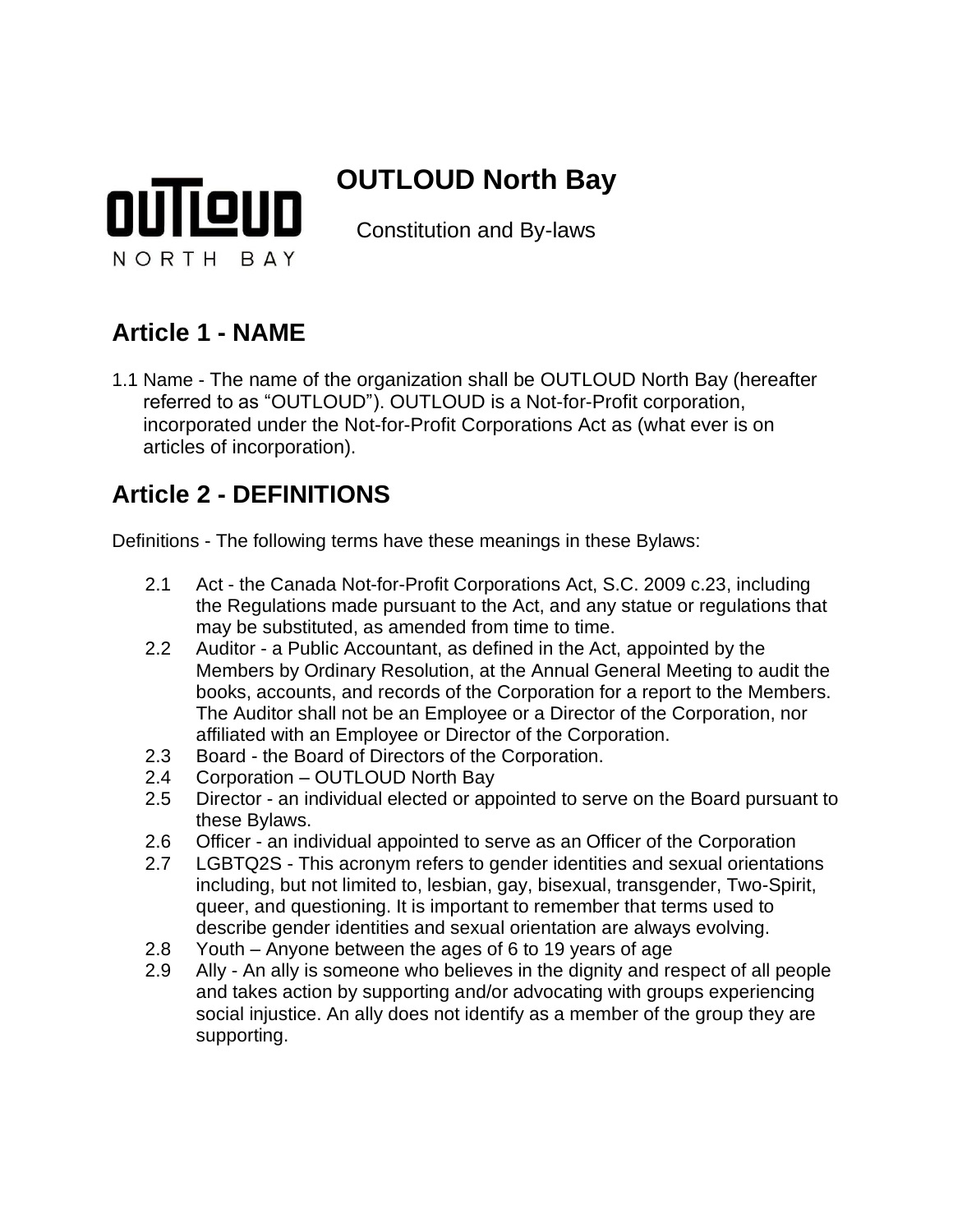## **Article 3 - PURPOSE**

Many LGBTQ2S youth face challenges such as difficulty finding a trusted person to be open with about their identity; a lack of safe and welcoming spaces that are inclusive of LGBTQ2S identities; supports or caregivers who lack awareness and understanding of the needs of the LGBTQ2S youth and/or the resources available to them; challenges developing lasting relationships or accessing appropriate services due to stigma and discrimination, a lack of understanding of families in supporting youth who may be struggling with the gender identity, gender expression, and/or sexual orientation; lack of specific inclusion policies and practices (e.g. access to gender-affirming health care); not seeing themselves and other LGBTQ2S identities represented among peers, caregivers and leaders.

3.1 Purpose – The purpose of OUTLOUD shall be to prevent and address problems related to the mental health and well-being, while better meeting the above mentioned needs of LGBTQ2S youth in North Bay and surrounding areas.

Although OUTLOUD's purposes are specific to a particular "at-risk" youth group (those directly affected by or experiencing the identified issue or problem), other youth are welcomed to participate in the activities or programs by serving as role-models and allies.

## **Article 4 – OBJECTIVES**

The objectives of OUTLOUD are as follows:

- Providing a safe, inclusive, supervised facility for youth;
- Addressing youth unemployment by providing job skills training, resume writing and employment assistance to youth;
- Protecting susceptible youth from harm or victimization by operating after-school and weekend programing;
- Addressing, or preventing the abuse of youth by providing counselling about copying with bullying or peer pressure;
- Providing youth with structured group discussions, instructional workshops or psychological counselling sessions;
- Providing interaction between qualified individuals and youth (experienced adult supervisors that are available for listening, that interact with the youth)
- Providing opportunities for youth to participate in supervisory or administrative capacities in a monitored environment;
- Advocating on the youth's behalf for rights or services;
- Providing programs to present and resolve identified issues;
- Conducting workshops and discussion groups on identified topics, such as drug or alcohol abuse, depression, anxiety, eating disorders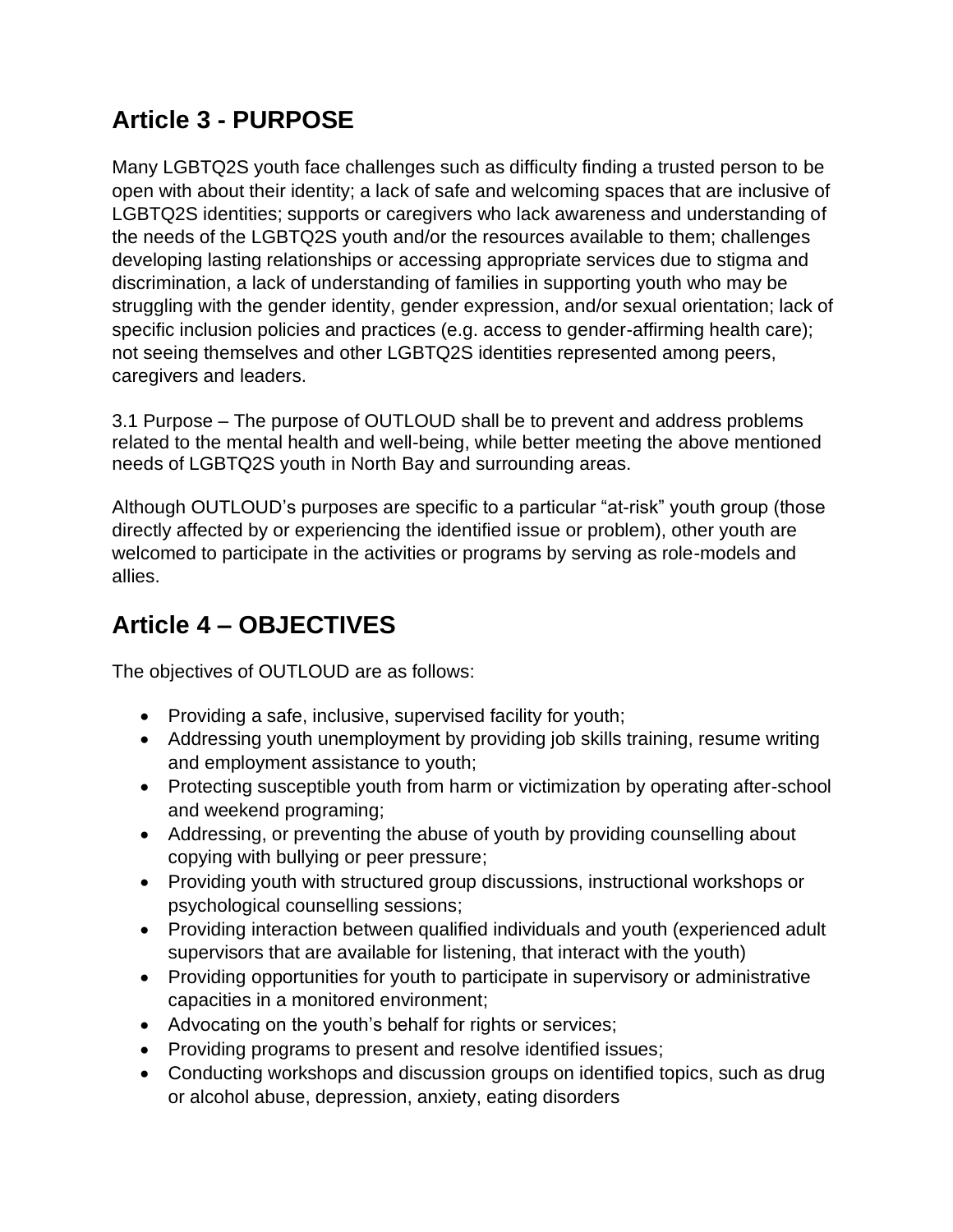- Teaching life skills (budgeting, cooking)
- Providing activities that develop emotional and moral maturity to the youth, the ability to effectively interact with others, teamwork, and leadership skills
- Supervised opportunities to learn appropriate social interaction skills.
- To promote activities through which funds may be raised to support the activities of OUTLOUD
- To plan for the continued operations of OUTLOUD and its programs through the recruitment and training of volunteers

### **Article 5 - BYLAWS**

The Board of Directors may pass such By-laws as it sees fit to control and regulate the activities of OUTLOUD. Such By-laws come into force immediately upon approval of the Board. The Board of Directors may alter or rescind any existing By-laws. No By-laws may be accepted which contravene any applicable Act or legislation.

5.1 Head Office - The head office of OUTLOUD shall be located in the City of North Bay, in the Province of Ontario, at such address as the Board may, by Ordinary Resolution, determine.

5.2 Membership - OUTLOUD has one (1) class of Membership:

Member - An individual, corporation or organization who is actively engaged in the mission of OUTLOUD. The members shall be: Staff of OUTLOUD; Volunteers of OUTLOUD; Any parents of youth participating in OUTLOUD's programing; Board members or Officers; Anyone granted membership by the Board.

5.3 Every member shall uphold the constitution and comply with these Bylaws.

5.4 Duration - Membership is accorded on an annual or monthly basis.

5.5 Any member whose child ceases to be a member of OUTLOUD shall also cease to be a member.

5.6 A member may be expelled from OUTLOUD by a special resolution of the members, passed in a General Meeting called for that purpose;

5.7 Notice of a special resolution for expulsion shall be accompanied by a brief statement of the reason(s) for the proposed expulsion;

5.8 The person who is the subject of the proposed resolution shall be given the opportunity to he heard at the General Meeting before the special resolution shall be put to a vote.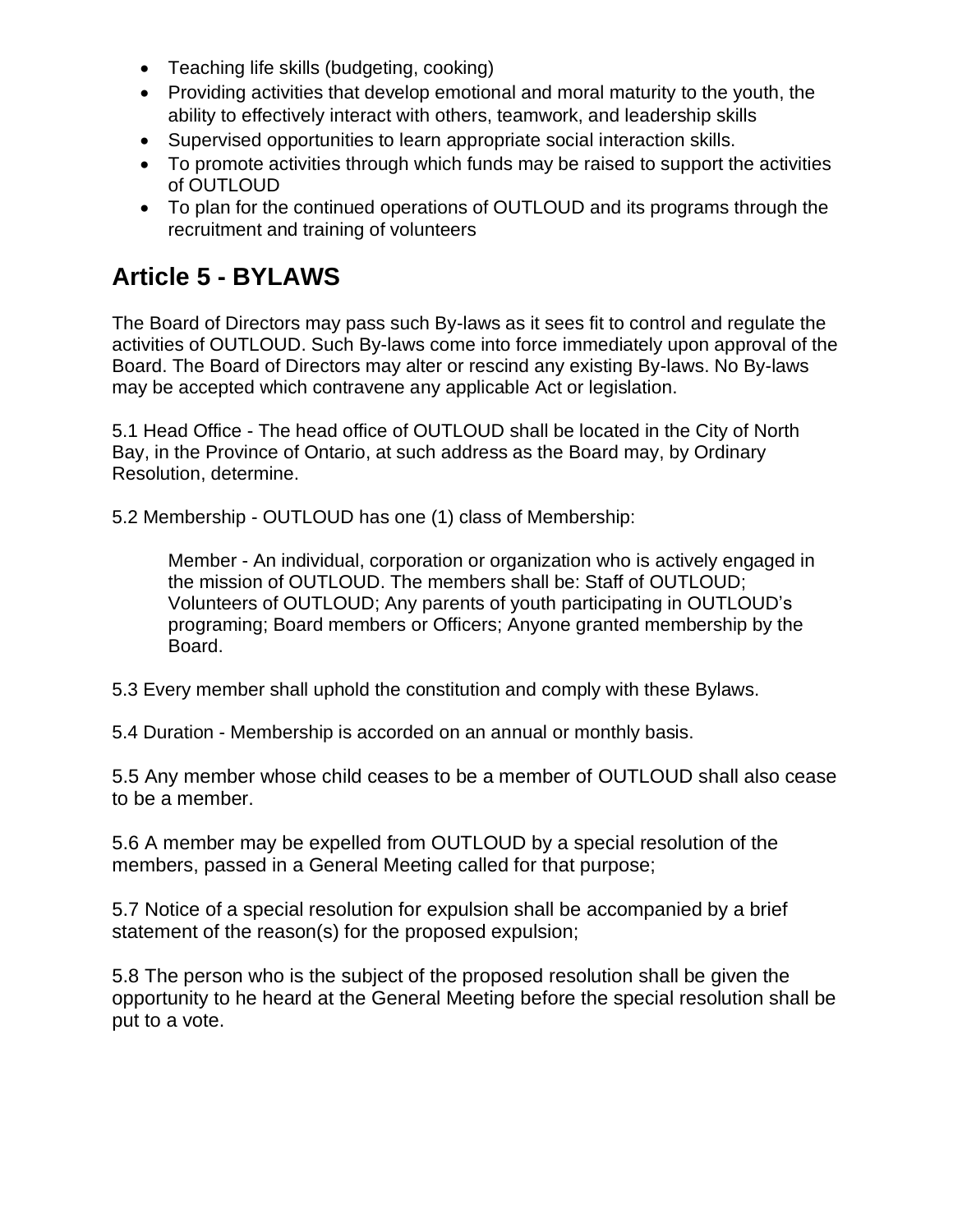5.9 All members are members in good standing except a member who has failed to pay the annual or monthly fee to or any other subscription or debt due and owing by them to Outloud and are not in good standing until the debt is paid.

#### **Change of Terms/Conditions of Membership**

5.10 Pursuant to Subsection 197(1) of the Act (Fundamental Changes), a Special Resolution of the Members is required to make any amendments if those amendments affect membership rights and/or conditions .

#### **Membership Dues**

5.11 Dues - Membership dues for Members shall be as determined by the Board.

## **Article 6 – FINANCE AND MANAGEMENT**

6.1 Fiscal Year - The fiscal year of OUTLOUD shall end on June 30, or such other period as the Board may from time to time determine.

6.2 Auditor - At each Annual General Meeting the Members shall appoint an Auditor, by Ordinary Resolution, in accordance with the Act. The auditor will hold office until the next Annual General Meeting.

6.3 Annual Financial Statements - OUTLOUD shall send to the Members a copy of the annual financial statements and other documents referred to in Subsection 172(1) (Annual Financial Statements) of the Act. Instead of sending the documents, a summary may be sent to each Member along with a notice informing the Member of the procedure for obtaining a copy of the documents themselves free of charge.

6.4 Books and Records - The Board shall ensure that all books and records required to be kept by the Act, the Constitution, or these Bylaws are regularly and properly kept. All books and records will be available for viewing in accordance with the Act.

6.5 Financial Institutions - The banking business of OUTLOUD, or any part thereof, shall be transacted with such banks, trust companies or other financial institutions as the Board may designate, appoint or authorize from time to time.

## **Article 7 - GOVERNANCE**

#### **Composition of the Board of Directors**

7.1 Directors - The Board shall consist of not less than three (3) and not more than ten (10) Directors, the number of which will be determined by Ordinary Resolution of the Members.

7.2 Managing the Affairs of the Corporation - The Board shall make policies and procedures for managing the affairs of OUTLOUD in accordance with the Act, the Constitution and these Bylaws.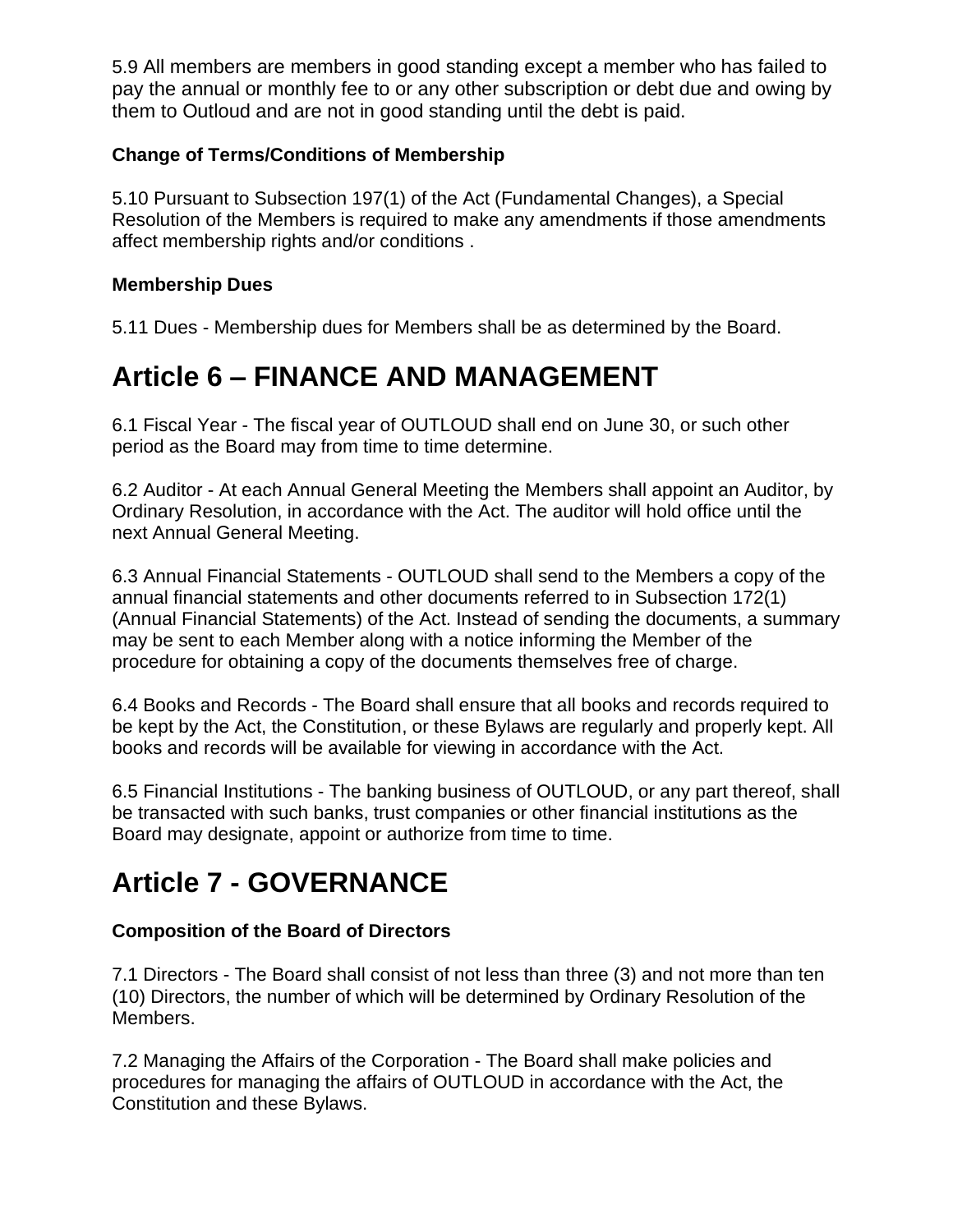7.3 Employment of Individuals - The Board may employ or engage under contract such individuals as it deems necessary to carry out work of the Corporation.

7.4 Other Duties - Perform any other duties from time to time as may be in the best interests of the Corporation.

### **Election and Appointment of Directors**

7.5 Eligibility - Any individual who is 19 years of age or older and who has the power under law to contract, may be nominated for election or appointment as a Director.

7.6 Nomination - Applications for nomination shall be sent to each Member, and to groups and individuals whom the Board wishes to reach in order to fulfill representation

7.7 The election of Directors shall take place prior to the Annual General Meeting. The nominees receiving the greatest number of votes in accordance with the number of vacant positions shall be declared elected.

7.8 Appointment - An appointment of a Director shall occur as follows:

- 1. Any eligible individual may be nominated by a Director with the support of at least one (1) other Director;
- 2. The number of appointed Directors shall not exceed one-third or a maximum of three (3) Directors.

#### **Officers**

7.9 Officers - The Officers are the Chair, the Vice-Chair, the Secretary, and the Treasurer. Officers are appointed by the Board at the Board's first meeting following the Annual General Meeting.

- I. The secretary shall keep the records of OUTLOUD and shall perform such duties as may be delegated by the Board.
- II. The treasurer shall ensure that the financial records of OUTLOUD are kept in the manner required by the Act and shall provide financial statements to the Directors, members, and others when required.
- III. The Chair of the Board shall be the Chief Officer of OUTLOUD.
- IV. The Co-Chair shall generally assist the Chair and shall, in the event of the absence or disability of the Chair, perform all said duties and processes associated with that office.

7.10 Vacancy - Where the position of an Officer becomes vacant for whatever reason, the Board may appoint a Director to fill the vacancy, except in the case of the Chair, where such vacancy shall be filled by the Vice-Chair.

7.11 Removal - An Officer may be removed by Special Resolution of the Board in a meeting, provided the Officer has been given notice of and the opportunity to be present and to be heard at the meeting where such a Special Resolution is put to a vote.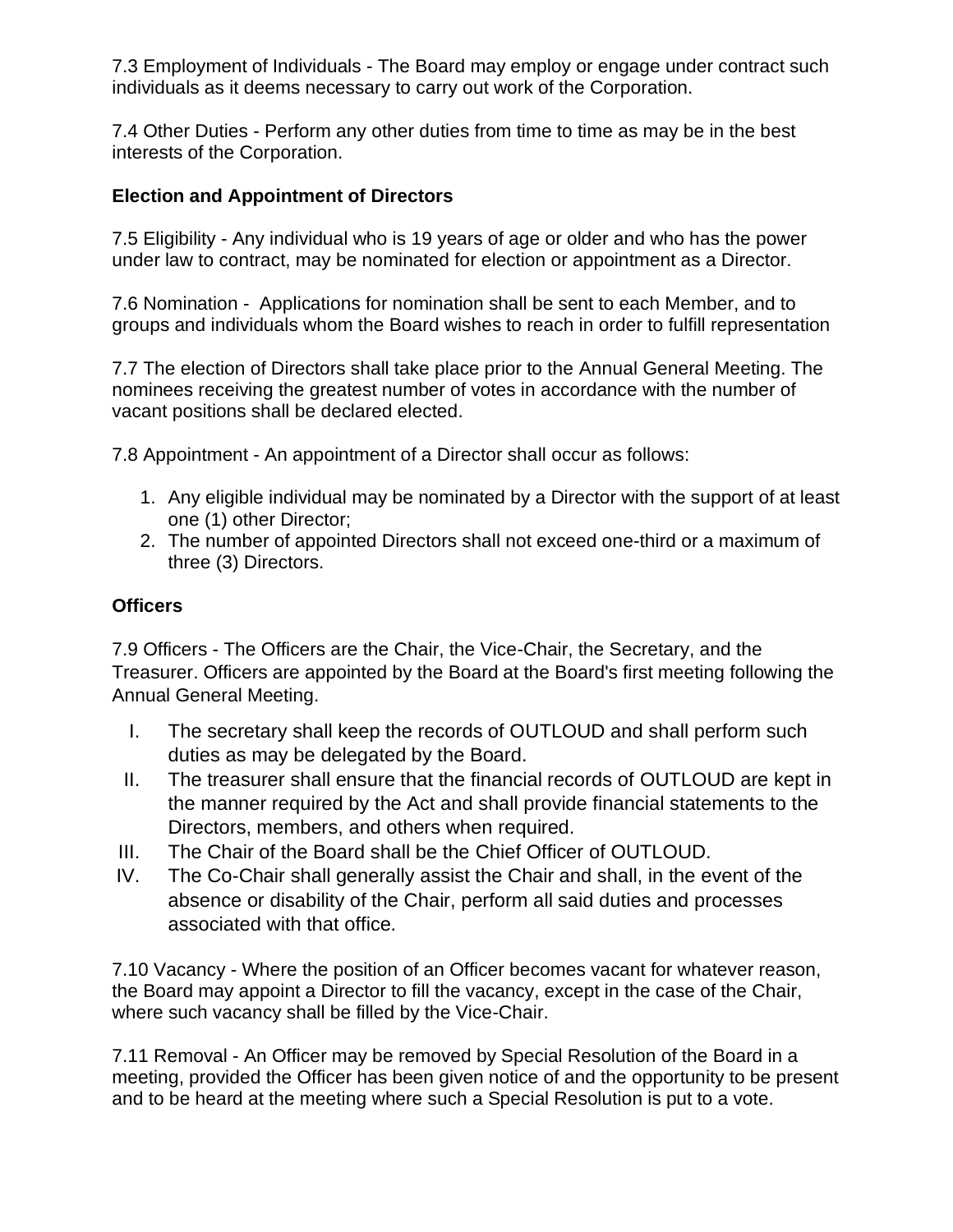7.12 Removal - The Board may remove any member it has appointed to any committee or dissolve any committee.

### **Conflict of Interest**

7.13 Conflict of Interest - In accordance with Section 141 of the Act, a Director, Officer, or member who has an interest, or who may be perceived as having an interest, in a proposed contract or transaction with OUTLOUD shall disclose fully and promptly the nature and extent of such interest to the Board or committee, as the case may be; shall refrain from voting or speaking in debate on such contract or transaction; shall refrain from influencing the decision on such contract or transaction; and shall otherwise comply with the requirements of the Act regarding conflict of interest.

#### **Meetings**

7.14 Types of Meetings - Meetings of Members shall include Annual General Meetings and Special General Meetings.

7.15 Notice - Written notice of meetings shall be given to all Members at least ten (10) days prior to the date of the meeting. Notice shall contain a proposed agenda and reasonable information to permit Members to make informed decisions at the meeting.

7.16 Annual General Meeting - OUTLOUD shall hold an Annual General Meeting of all Members at such time and place as may be determined by the Board and which shall be held no later than fifteen (15) months after the last Annual General Meeting and six (6) months after the end of the previous fiscal year, as required by the Act. At every Annual General Meeting, in addition to other business that may be transacted, the financial statements and the report of the auditor will be presented.

7.17 Meetings by Electronic Means - A meeting of Members may be held by means of telephone, electronic or other communication facility that permits all participants to communicate adequately with each other during the meeting

7.18 Participation in Meetings by Electronic Means - Any Member entitled to vote at a meeting may participate in the meeting by means of telephone, an electronic or other communication facility that permits all participants to communicate adequately with each other during the meeting. A person so participating in a meeting is deemed to be present at the meeting.

7.19 Quorum – Fifty percent (50%) of voting members will constitute quorum.

7.20 Voting - Unless specified otherwise, questions at meetings shall be decided by Ordinary Resolution, where a tie vote shall fail. Voting shall be by a show of hands.

# **Article 8 – FUNDAMENTAL CHANGES**

8.1 Fundamental Changes - Section 197 of the Act requires a special resolution (2/3 vote) of all Members (whether voting or non-voting) to make the following fundamental